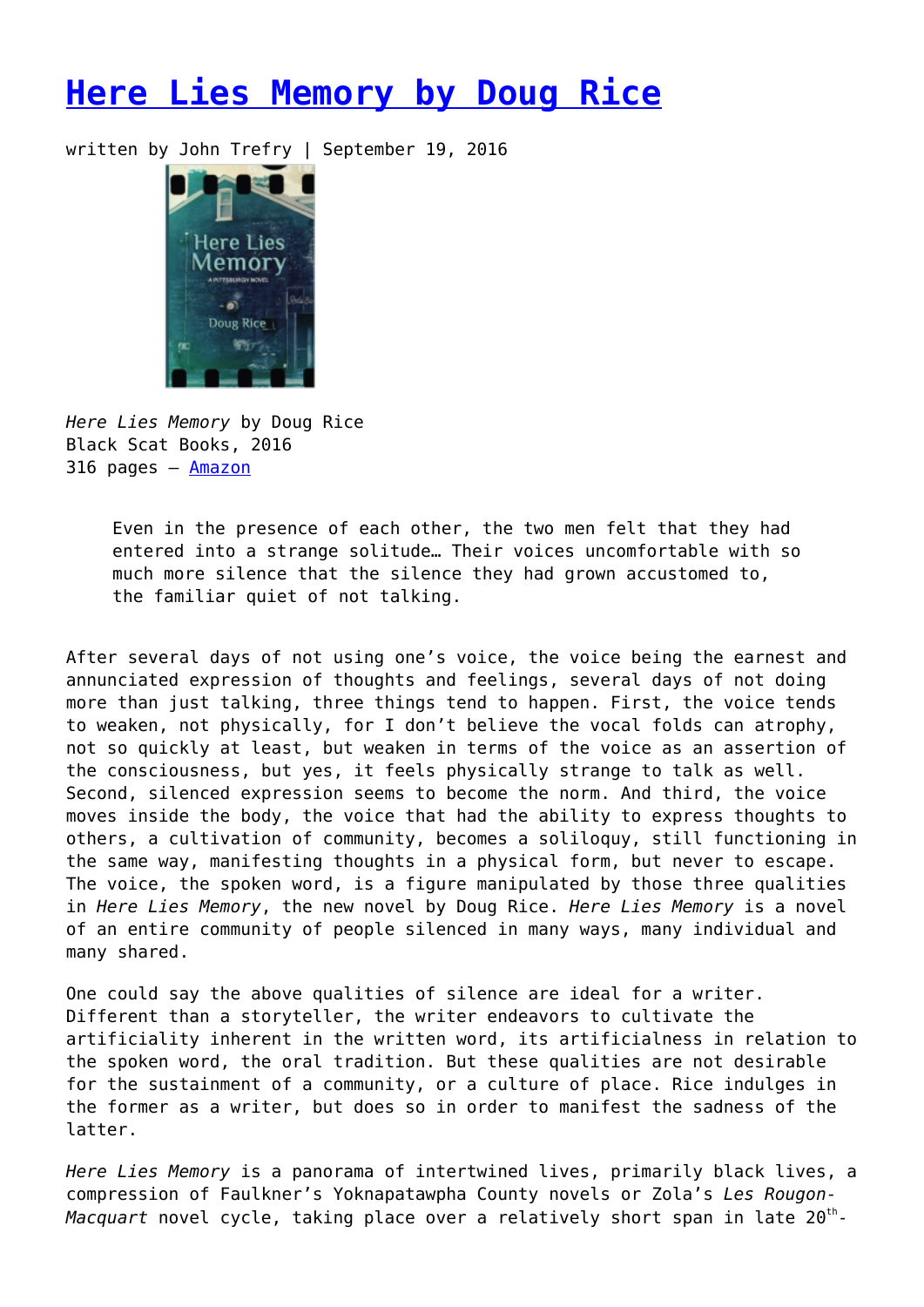century Pittsburgh. Rather than Zola's fixation on heredity as the primary force shaping the actions of the novels' characters, Rice explores the genealogy of systemic and institutional forces—gentrification, lack of access to services, and the looming specter of the disproportionate impact of the Vietnam War on the black community—as the forces that define the state of the characters we discover. These forces isolate people from the place they live and from each other. They are forces that divest people of interconnection. They strip people of a medium in which to exist. They silence the outward projection of the voice.

The reason I focus in on the voice, the spoken word, is because much of what is important in *Here Lies Memory* is contained in quotation marks. Depending on the type of book, quotation marks either assert to the reader, simply, "Imagine this being said aloud," or it can be an assertion that, "This is not the writer speaking, but me, the character, and I have a voice existing distinct from the writer." Rice, in a sense, is primarily doing the latter. The people who say these things own these things, but not necessarily because they say them, because it is quite clear through the continuity of the prose voice flowing straight through into these quotes, that it is Rice saying these things. They own what they say because these words are all that manifests their existence.

"Some things can't be mended with a needle, no matter how sharp the needle is. Some things you leave broken on the floor. You just look at it for what it is."

"They ain't just words. They're a calling back to our ancestors and they in you. And you can't rub them out. Things like these names, you try rubbing them gone, and all you do is rub them deeper into your skin and that rubbing stays."

"Waiting can't hide or go away or change. Waiting is not like that. It's just the space that opens between wanting something and that day that comes when you have the thing itself. It's not hiding."

"True fairy tales catch on fire at the end, immediately before you can say 'happily ever after.' True desires are private affairs. A true desire wants you to beg forgiveness."

This is not talking. This is writing, clearly. It would be relatively easy to inflect the content of this dialog to sound as though a person were saying it to another person. But that doesn't seem right in the greater context of the book, because the characters are not truly saying it to those around them. They are uttering, but to themselves, in the presence of another. Nobody seems to be listening.

I should also mention a paratextual clue. It is often noted in political discourse that children are off limits. I have not heard this in literary criticism. It seems a useful tell that two of Rice's three children, Anna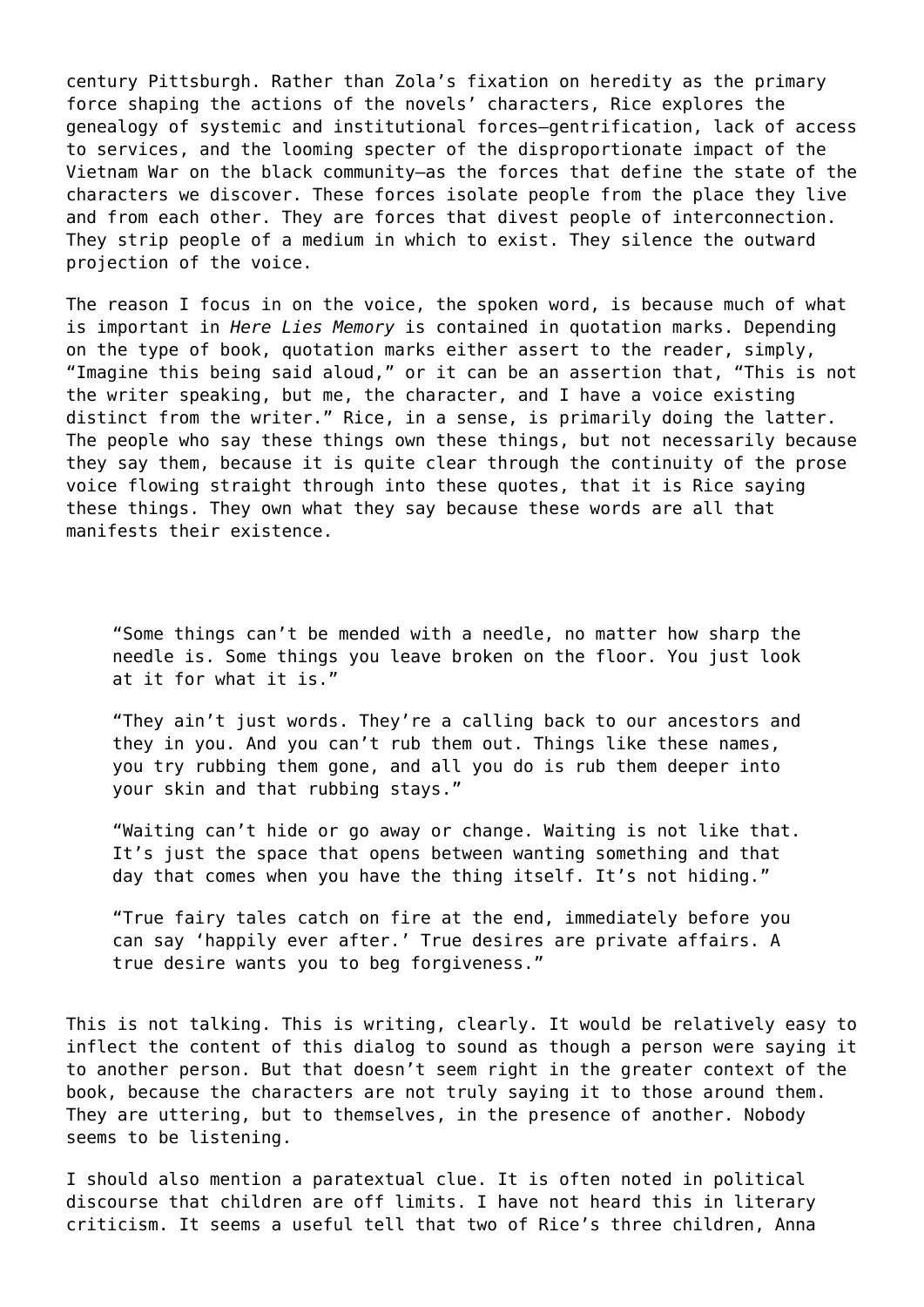Livia and Quentin Joyce, to whom the book is dedicated, give us both Faulkner and Joyce (Joyce in spades) as prominent forces in his life. As a fiercely paratextual reader, I suggest that this be admissible for an understanding of the book. But if that isn't enough to inflect your reading, the Compson family of *The Sound and the Fury* makes an appearance deep in *Here Lies Memory*. Somewhere else in the dark, a girl echoes Molly Bloom whispering, "Yes, I said, yes, I will, yes," when a man touches her. Why is all this important? Inarguably Faulkner and Joyce represent the two pillars of American and European modernism and both embody literature as being a work that exists with the knowledge and exploitation of its abstraction, its distance from the speech act as a conscious cultivation of the book's being an object separate from the world. That modernist project of establishing the book's distinct consciousness was a reclamation of a previously existing project—*Tristram Shandy* knew it was a book—damaged by naturalism. The book needn't aspire to contain a plain transcription of reality (itself a naive impossibility). So, as simply existing as the narrative and characterization of *Here Lies Memory* can seem, I believe that it is meant to be read in a different way, as artifice, with each component having multiple internal and external values.

Rice's dialog is saying things that his characters need to say in order to exist in the book, but it also functions symbolically. I think of another type of symbolism, not in terms of the cultural currency of its content, but in the way its function shades how the book is meant to exist within the culture of literature. For example, J.K. Huysmans' Des Esseintes' interest in flowers concurrently represents the project for modern literature embodied in *A Rebours*, "He had done with artificial flowers aping the true; he wanted natural flowers imitating the false." The language of expression between the citizens of *Here Lies Memory* is that strange flower, with "the appearance of a fictitious skin marked by an imitation network of veins."

Because of the functional potential within their dialog, they not only speak their words, but their words construct a formal picture of their disenfranchisement. The manifestation of words in these strangely artificial bodies of vibration develops the sense that they are contained within. They are the voices of the silent harbored in the bodies that nobody wants to hear from. That silence is manifested in the strained relationship of a husband and wife who have lost their son, as much as it is an institutional silencing by a city that has not afforded the community the same opportunities as its other citizens.

There is another side to this topic. A thoughtful consideration of this book would is not complete without reflecting on the real-world scenario that underlies Rice's undertaking of this book: that he is a white man who grew up in Pittsburgh and is writing about the black experience that existed parallel (would will forever exist parallel) to him. Certainly Rice is conscious of this. In a [post on his blog](https://entropymag.org/wp-admin/post.php?post=30069&action=edit) he says:

The one thing I know (and I have known this since I was young and running around shooting hoops and other such things along Fifth Avenue in the Hill District of Pittsburgh and West North Avenue on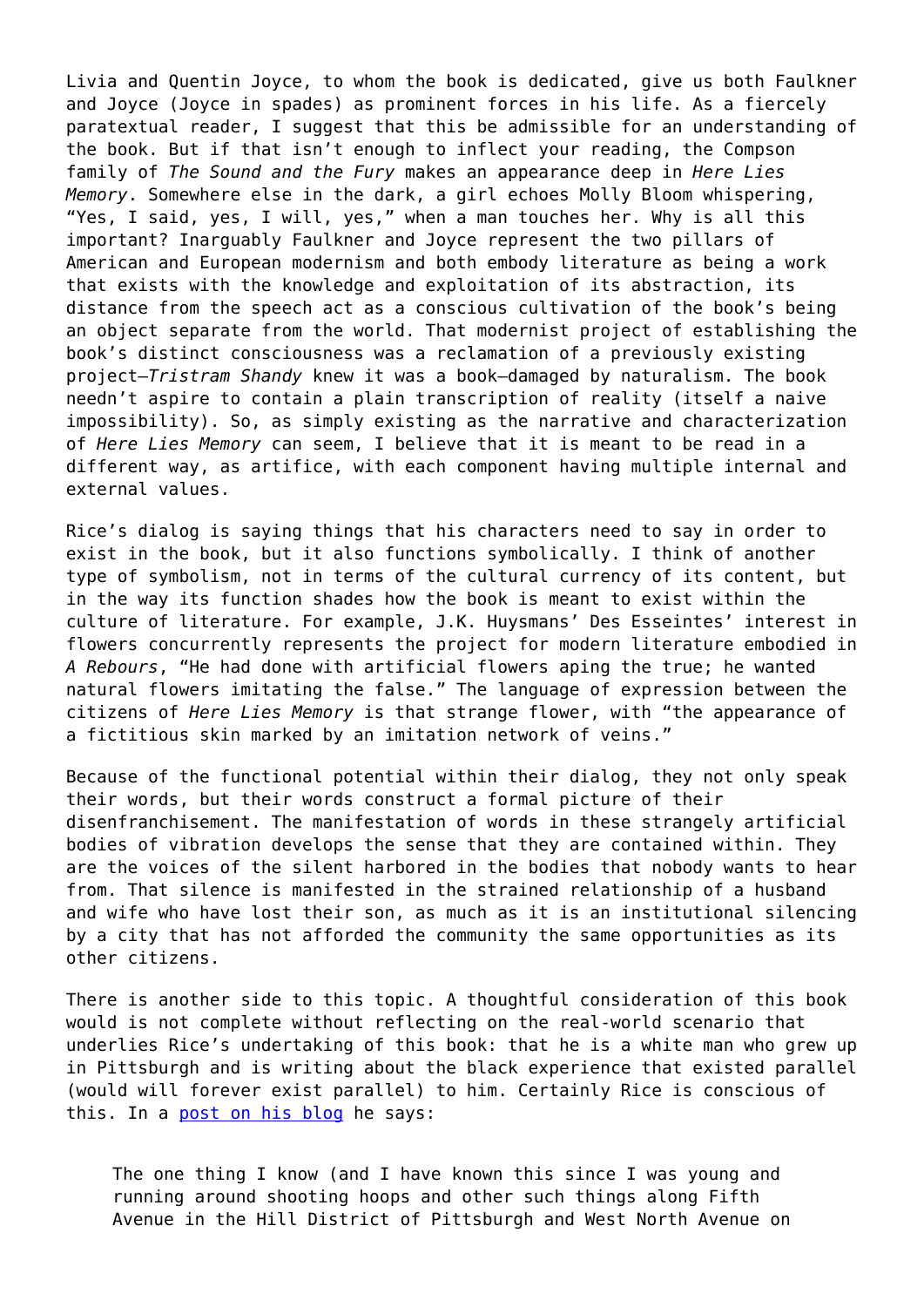the North Side of Pittsburgh) is that I am white, and being white, I will never know what it is like to wake up with black skin in America. I will never know that experience.

Is this dynamic a continuation of the type of silencing that Rice laments? Is it enough to acknowledge that that issue exists, or must one question whether the white writer is continuing the usurpation of black suffering and cooption the of black culture and experience? I am afraid that I am not able to answer the question, although I do harbor an ongoing concern about it. It brings to mind Joe Milazzo's thoughtful afterword to his novel *Crepuscule W/ Nellie*, a work of historical speculation about the lives of Thelonius Monk and his wife Nellie in mid-20<sup>th</sup>-century New York. Milazzo says:

So, what business, what right do I think I have? I have no right; the answer is none. Because of the power I have arrogated to myself in writing this book, I have surrendered any ethics I may have genuinely held to those freedoms (not all of them free from ideology, not by any means) that only the imagination can enjoy. As such, I perhaps retain only one right: the right of all daydreamers, which is to apologize for the miscarriages of a sympathetic imagination. If only we might gather together every one of these botchings—our catastrophes—and fashion a kind of commonwealth out of them.

To call either novel a "botching" would defraud them of their aspirations. But it is true that both exist in contested terrain, their benevolent artistry a subject worth discussing further. In his lovely article ["There is](http://lithub.com/there-is-no-secret-to-writing-about-people-who-do-not-look-like-you/) [No Secret to Writing About People Who Don't Look Like You,"](http://lithub.com/there-is-no-secret-to-writing-about-people-who-do-not-look-like-you/) Brandon Taylor assists with this wisdom:

We must be able to honor the trauma that marginalized people feel when a story does violence to them and we must also be able to discern the cause of the story's failure. There can be no story without empathy. Our stories begin because we are able to enter the lives of other people. We are able to imagine how a person might move through the world, how their family might operate, what their favorite foods might be, how their nation works, how their town works, and the smallest, most inconsequential aspects of their lives rise up to meet us at our desks. You can't write if you can't empathize.

In the same blog post as above, Rice also says, "Too often the voices, the stories of Black people are silenced by well-intentioned, progressive whites speaking over the voices of the Black woman or the Black Man or the Black child." Empathy exists only in parallel consciousness, in parallel plight. It is contingent on an awareness of that separation because only across a distance can the caring and sensitivity devoted to that other person require